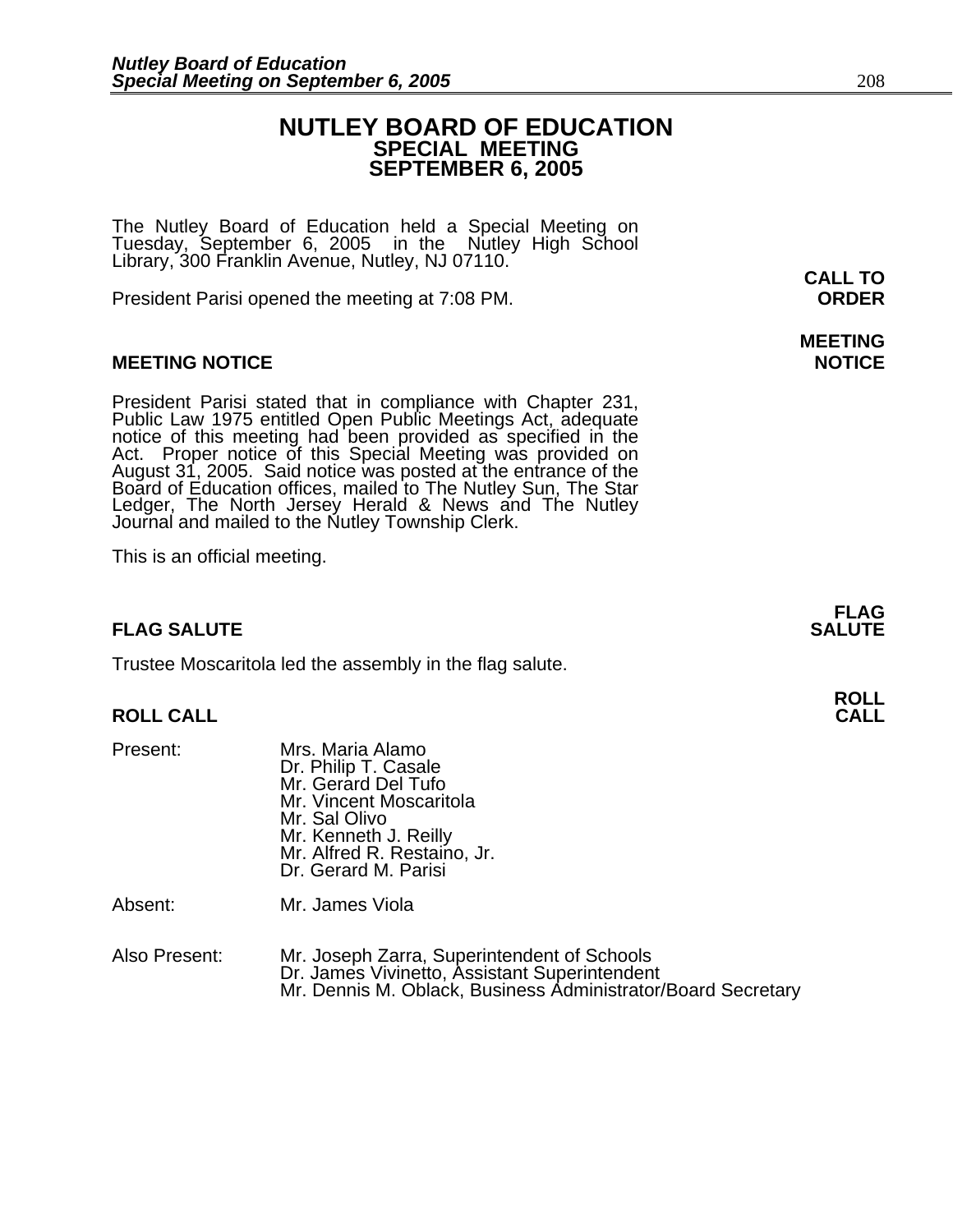## **HEARING OF CITIZENS (Agenda Items Only) HEARING OF CITIZENS**

None

#### 1. **RESOLUTION PROVIDING FOR A SPECIAL SCHOOL TWO SCHOOL DISTRICT ELECTION TO BE HELD ON SEPTEMBER 27, 2005 FOR CONSIDERATION OF TWO SCHOOL BOND PROPOSALS**

A discussion ensued among the Board regarding the financing of this resolution.

Trustee Del Tufo moved, and Trustee Olivo seconded, the following resolution. Upon being put to a roll call vote the resolution was approved.

BE IT RESOLVED BY THE BOARD OF EDUCATION OF THE

TOWNSHIP OF NUTLEY IN THE COUNTY OF ESSEX, NEW

JERSEY (not less than a majority of the full membership of the

Board concurring) AS FOLLOWS:

1. It is hereby determined that two bond proposals

together with an interpretive statement will be submitted for

voter approval at a special election to be scheduled for

September 27, 2005 between the hours of 2:30 p.m. and 9:00

p.m. as permitted and required by law. The form of the

proposals and the interpretive statement will read substantially

as follows:

#### **PROPOSAL NO. 1**

The Board of Education of the Township of Nutley in the County of Essex, New Jersey is authorized (a) to construct additions, renovations and alterations at Lincoln Elementary School, Spring Garden Elementary School and Washington Elementary School and renovations at the Park Oval fields, including acquisition and installation of furnishings and equipment and sitework; (b) to appropriate therefor \$47,308,248, including \$16,716,573 Educational Facilities Construction and Financing Act (EFCFA) grants for which the school district is eligible, and \$105,000 available from the Essex County Recreation and Open Space Trust Fund and \$840,000 available from the New Jersey Department of Community Affairs for the Park Oval

**RESOLUTION 9/27/05 SCHOOL ELECTION**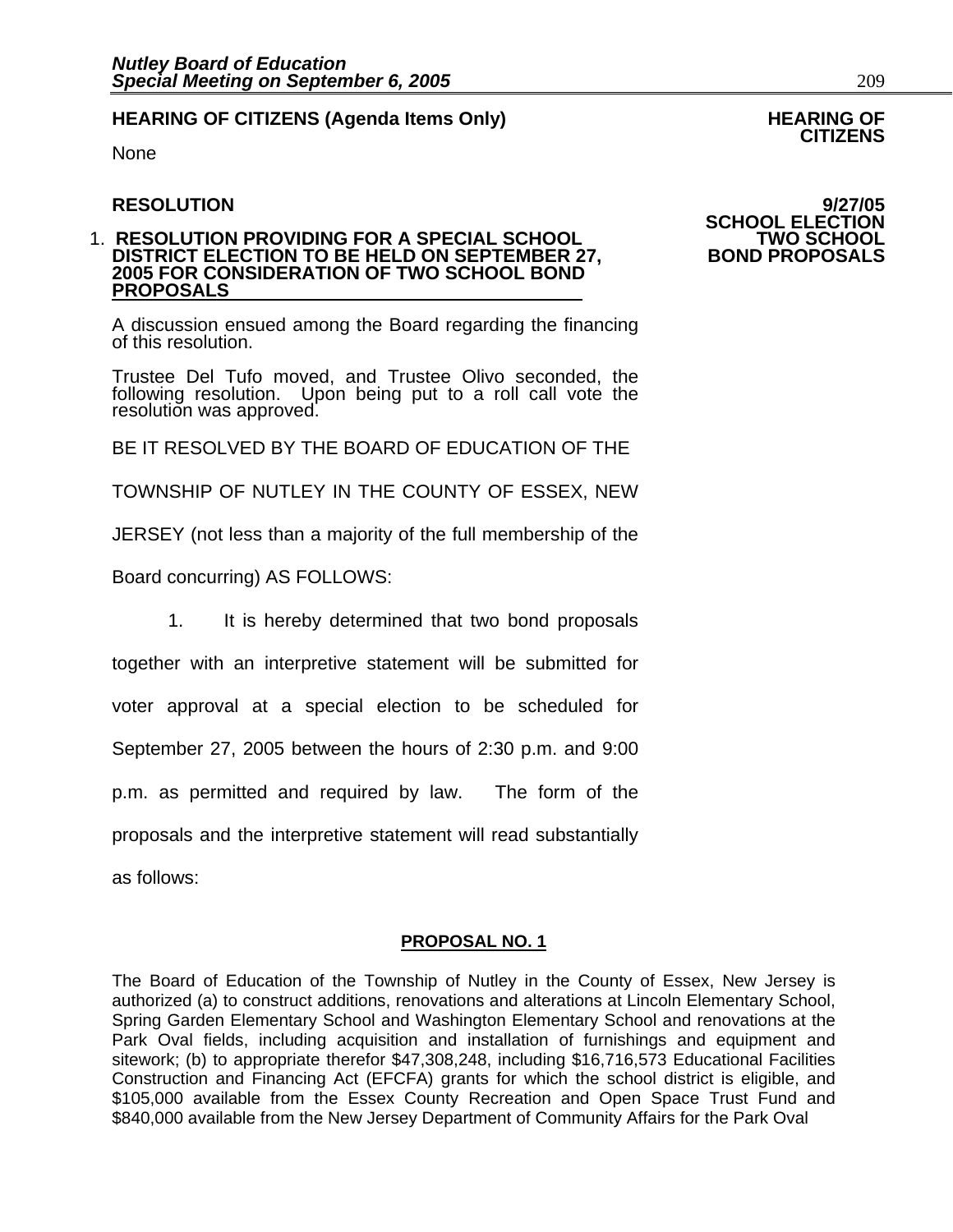field renovations; (c) to issue bonds of the school district to finance the balance of the district's local share of the projects in the principal amount of \$29,646,675; and (d) to transfer any unexpended local share among the projects approved at this election.

The final eligible cost of the projects approved by the Commissioner of Education is \$41,791,433, consisting of \$12,695,289 for Lincoln Elementary School, \$13,414,953 for Spring Garden Elementary School, \$15,681,191 for Washington Elementary School, and \$-0- for the Park Oval field renovations. The projects include \$-0- allocated to Lincoln Elementary School, \$-0- allocated to Spring Garden Elementary School, \$-0- allocated to Washington Elementary School, and \$2,945,412 allocated to the Park Oval field renovations for school facilities construction elements in addition to the facilities efficiency standards developed by the Commissioner of Education or not otherwise eligible for State support pursuant to N.J.S.A. 18A:7G-5(g). The Park Oval field renovation project constitutes an "other" capital project under N.J.A.C. 6A:26-3.12 and is not eligible for State support under the Educational Facilities Construction and Financing Act.

#### **PROPOSAL NO. 2**

The Board of Education of the Township of Nutley in the County of Essex, New Jersey is authorized (a) to construct additions, renovations and alterations at Radcliffe Elementary School and Yantacaw Elementary School and exterior renovations and roof replacement at Nutley High School, including acquisition and installation of equipment and furnishings and sitework; (b) to appropriate therefore \$24,603,756, including \$9,315,092 EFCFA grants for which the district is eligible; (c) to issue bonds of the school district to finance the local share of the project in the principal amount of \$15,288,664; and (d) to transfer any unexpended local share among the projects approved at this election.

The final eligible cost of the projects approved by the Commissioner of Education is \$23,287,729, consisting of \$6,940,316 for Radcliffe Elementary School, \$12,983,319 for Yantacaw Elementary School and \$3,364,094 for Nutley High School. The projects include \$- 0- for school facilities construction elements in addition to the facilities efficiency standards developed by the Commissioner of Education or not otherwise eligible for State support pursuant to N.J.S.A. 18A:7G-5(g).

#### INTERPRETIVE STATEMENT

These proposals will authorize the issuance of bonds to pay for the school district's capital projects. If both proposals are approved by the voters at this election, the total aggregate cost of the projects will be \$71,912,004, including EFCFA grants in the aggregate amount of \$26,031,665 for which the school district is eligible, and \$105,000 available from the Essex County Recreation and Open Space Trust Fund and \$840,000 available from the Department of Community Affairs for the Park Oval field renovations. The final eligible cost of the projects approved by the Commissioner is \$65,079,162 (\$12,695,289 allocated to Lincoln Elementary School, \$13,414,953 allocated to Spring Garden Elementary School, \$15,681,191 allocated to Washington Elementary School, \$-0- allocated to the field renovations, \$6,940,316 allocated to Radcliffe Elementary School, \$12,983,319 allocated to Yantacaw Elementary School and \$3,364,094 allocated to Nutley High School). The aggregate amount of the cost of the projects if both proposals are adopted includes \$2,945,412 allocated to the field renovations and \$-0 allocated to the schools for school facility construction elements in addition to the facilities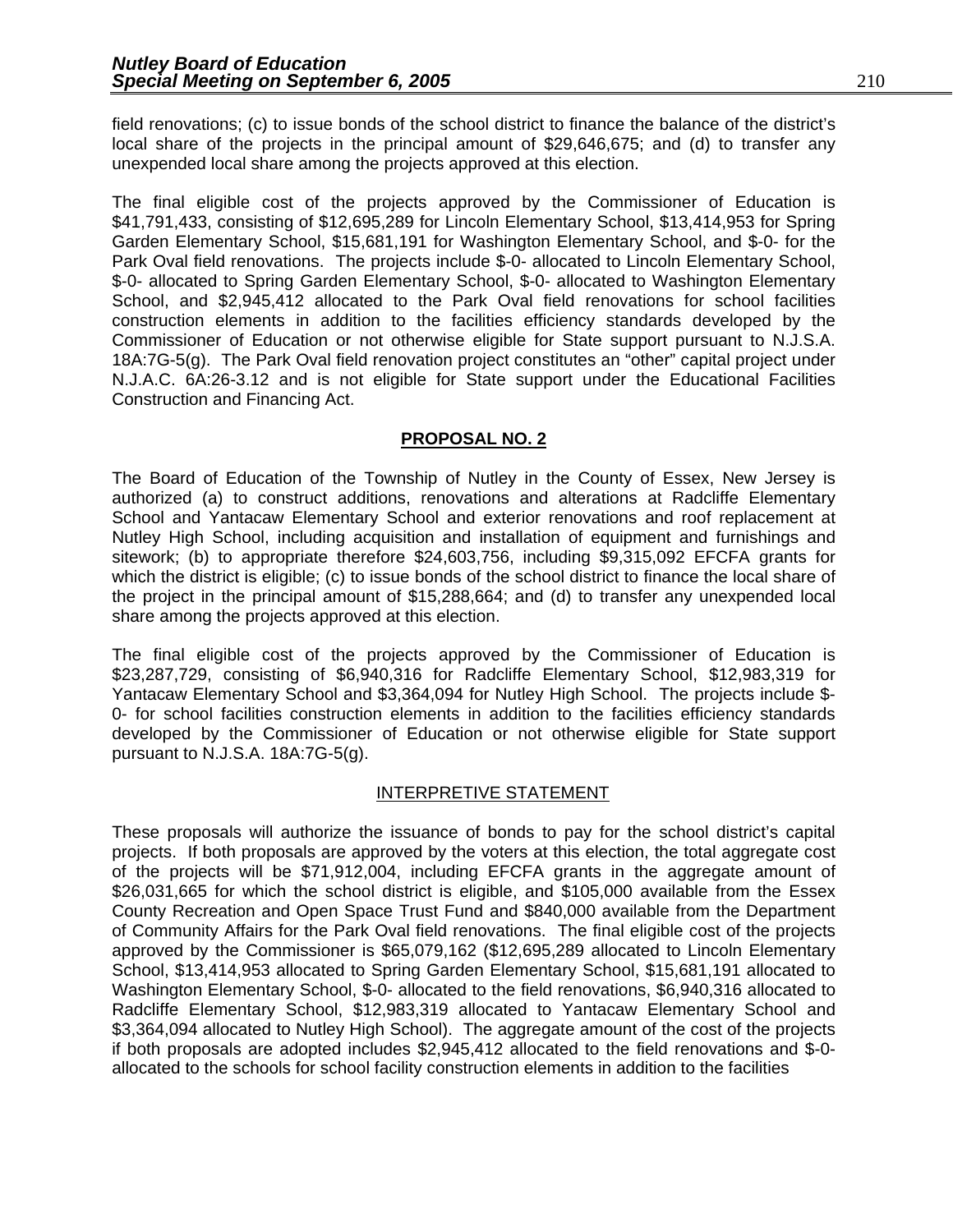efficiency standards developed by the Commissioner of Education or not otherwise eligible for State support pursuant to N.J.S.A. 18A:7G-5(g). If both proposals are passed, the local share of the projects to be financed with the school district bonds is \$44,935,339.

2. This Board of Education hereby approves and adopts the proposals set forth above and, subject to the approval of the legal voters of the school district, hereby determines to carry out the improvements described therein (the "Project").

 3. This Board of Education hereby acknowledges and confirms that in accordance with N.J.S.A. 18A:24-16 and 18A:24-17 a supplemental debt statement has been prepared by the chief financial officer of the Township of Nutley, being the only municipality comprised within the school district, giving effect to the proposed authorization of bonds of the school district in the maximum amount of bonds authorized in the proposals. The supplemental debt statement has been filed in the offices of the Clerk of Township of Nutley and in the office of the Business Administrator/Board Secretary of this Board of Education prior to the final adoption of the proposals and will be filed in the office of the Director of the Division of Local Government Services in the Department of Community Affairs prior to the date of the special election.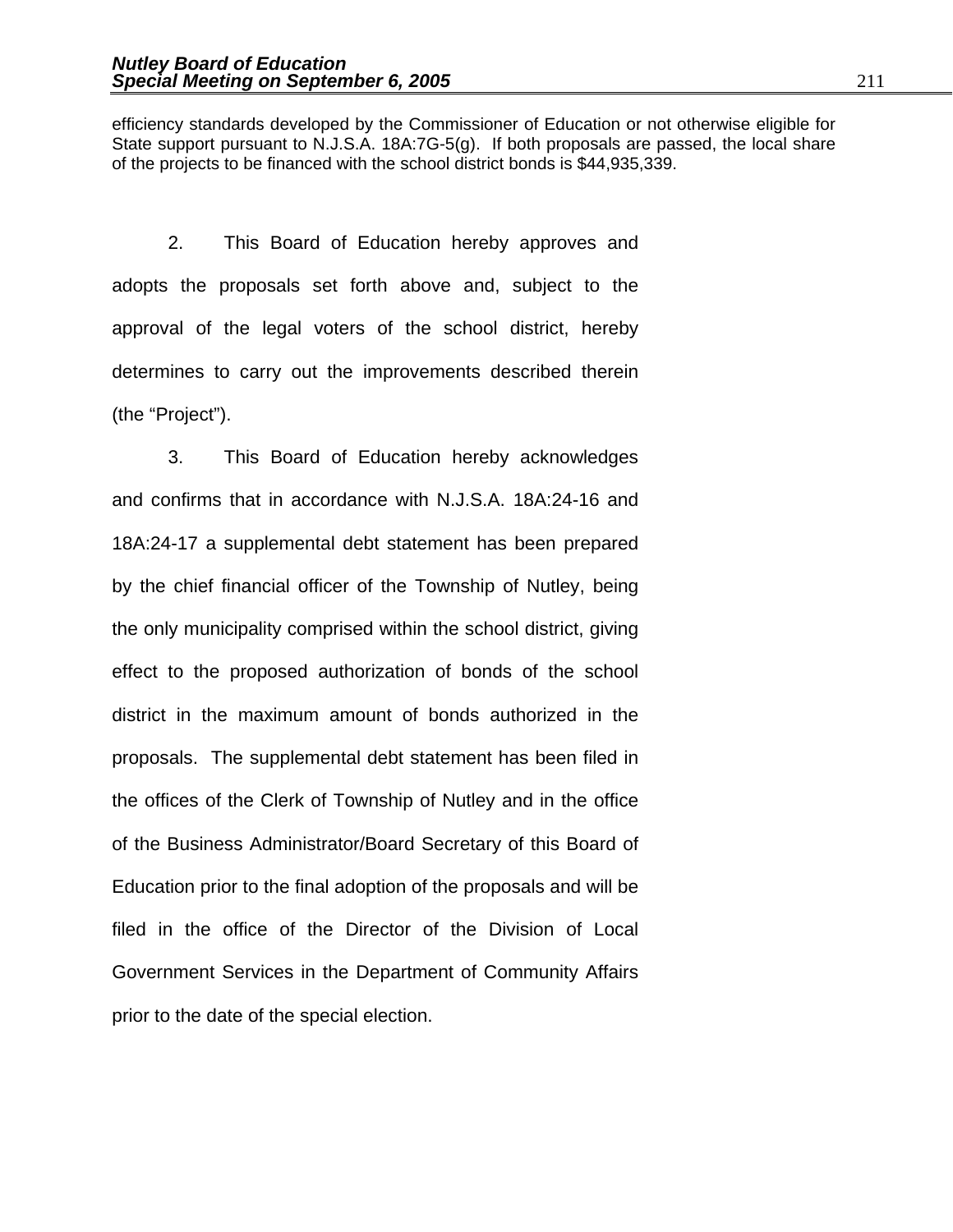4. The Business Administrator/Board Secretary is hereby authorized and directed to send a certified copy of the proposals to the County Clerk as required by N.J.S.A. 19:60-2 and to request the County Clerk to conduct the special election.

 5. The Board acknowledges receipt of the PEC letters from the Department of Education with respect to the Project. The Board hereby elects to receive grants under Section 15 of the Educational Facilities Construction and Financing Act, P.L. 2000, c. 72, effective July 18, 2000 (the "Act") and to construct the Project itself. The Board further determines to accept the preliminary eligible costs determined by the Department of Education as final eligible costs and not to appeal the determination of preliminary eligible costs. The Business Administrator/Board Secretary is authorized to notify the Department of Education of the District's election with respect to the eligible costs, the construction of the Project and the election to receive grants pursuant to Section 15 of the Act.

 6. The Board authorizes the President or the Business Administrator/Board Secretary to execute and to deliver the Educational Facilities Construction and Financing Act Section 15 Grant Agreements for the referenced Project.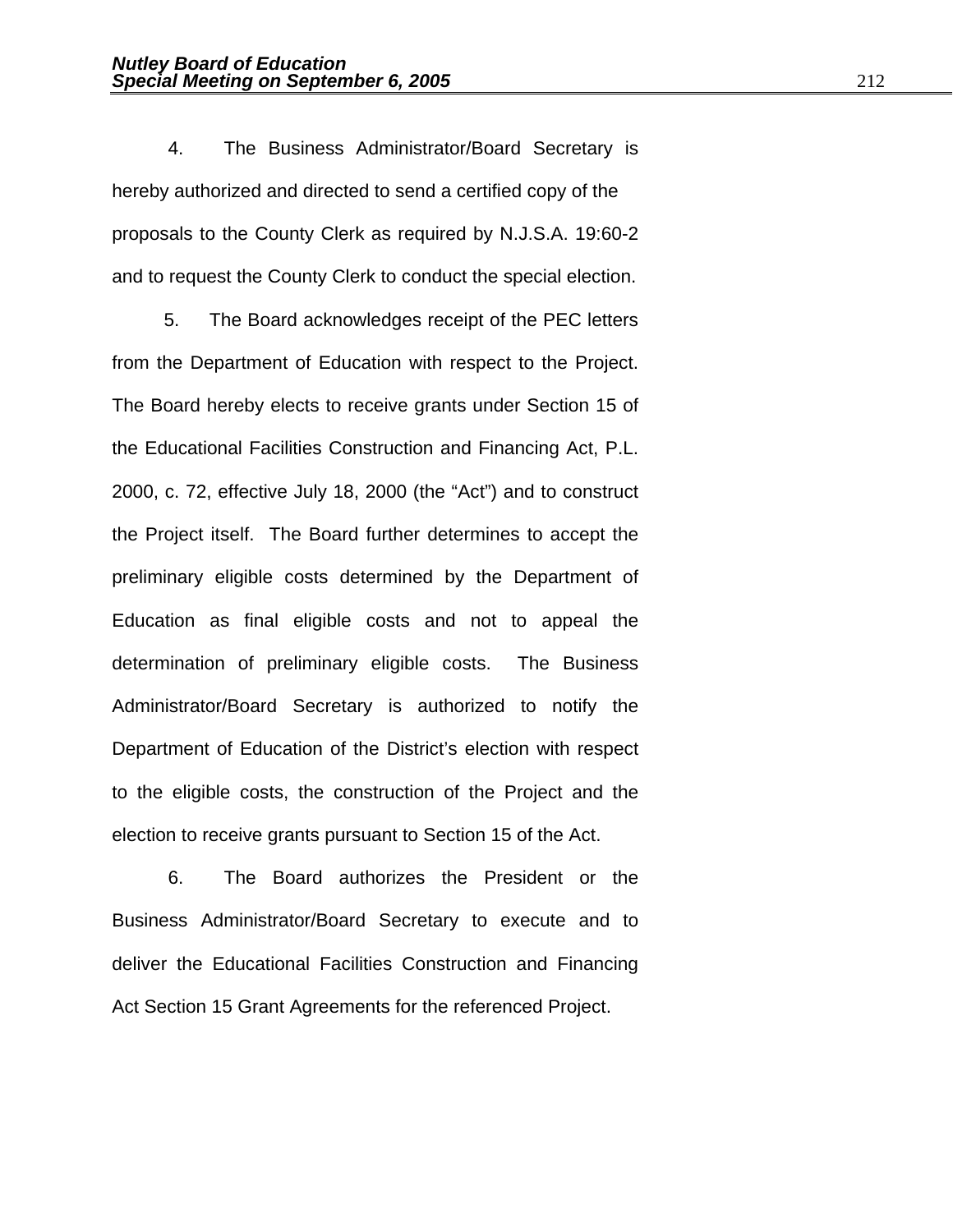7. The Board delegates the authority for the supervision of the Project to the Business Administrator/Board Secretary pursuant to the New Jersey Economic Development Authority Grant Agreement guidelines.

 8. The educational plans and the schematic plans for the construction of the Project have heretofore been approved by this Board of Education, and such approval is hereby reconfirmed.

 9. The Board President, the Superintendent of Schools, the Business Administrator/Board Secretary, the Project Architect, Bond Counsel and other appropriate representatives of the Board (the "Board Representatives") have heretofore been authorized, and such authorization is hereby reconfirmed, to submit the educational plans and the schematic plans for the Project, together with such other information as may be required, to the State Department of Education for approval and to make application to the Commissioner of Education for approval of the educational plans, the schematic plans and the Project and, if necessary, any required amendment to the long-range facilities plan, in accordance with the requirements of the Act and N.J.A.C. 6A:26-3.2.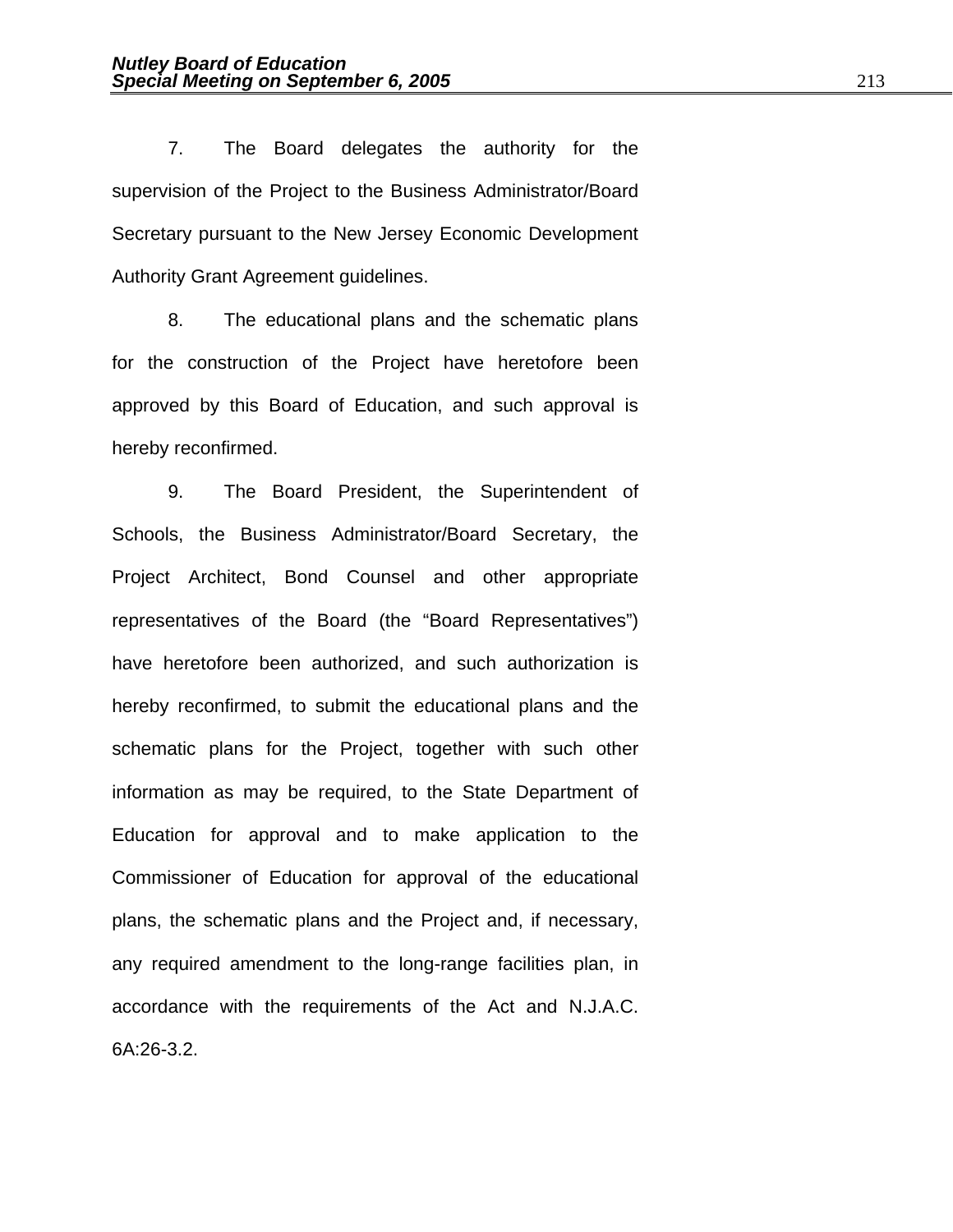10. The Board Representatives have heretofore further been authorized and directed to submit the schematic plans and any other required information to the Planning Board for review and comment, and such authorization and direction is hereby reconfirmed.

 11. DCM Architecture, Inc., the School District's appointed architect for the Project, has heretofore been authorized and delegated the responsibility to prepare the plans and specifications for the Project in consultation with and under the supervision of the Business Administrator/Board Secretary, who has heretofore been delegated the responsibility to work with the architect for this purpose on behalf of the Board, and such authorizations and delegations are hereby reconfirmed and ratified, all in accordance with the requirements of N.J.S.A. 18A:18A-16.

12. The Board representatives are hereby authorized to take all steps necessary to implement this resolution. The Business Administrator/Board Secretary is further authorized and directed to request the County Clerk, the County Board of Elections, the County Superintendent of Elections and the Municipal Clerk as applicable to conduct the special election, and the Business Administrator/Board Secretary is authorized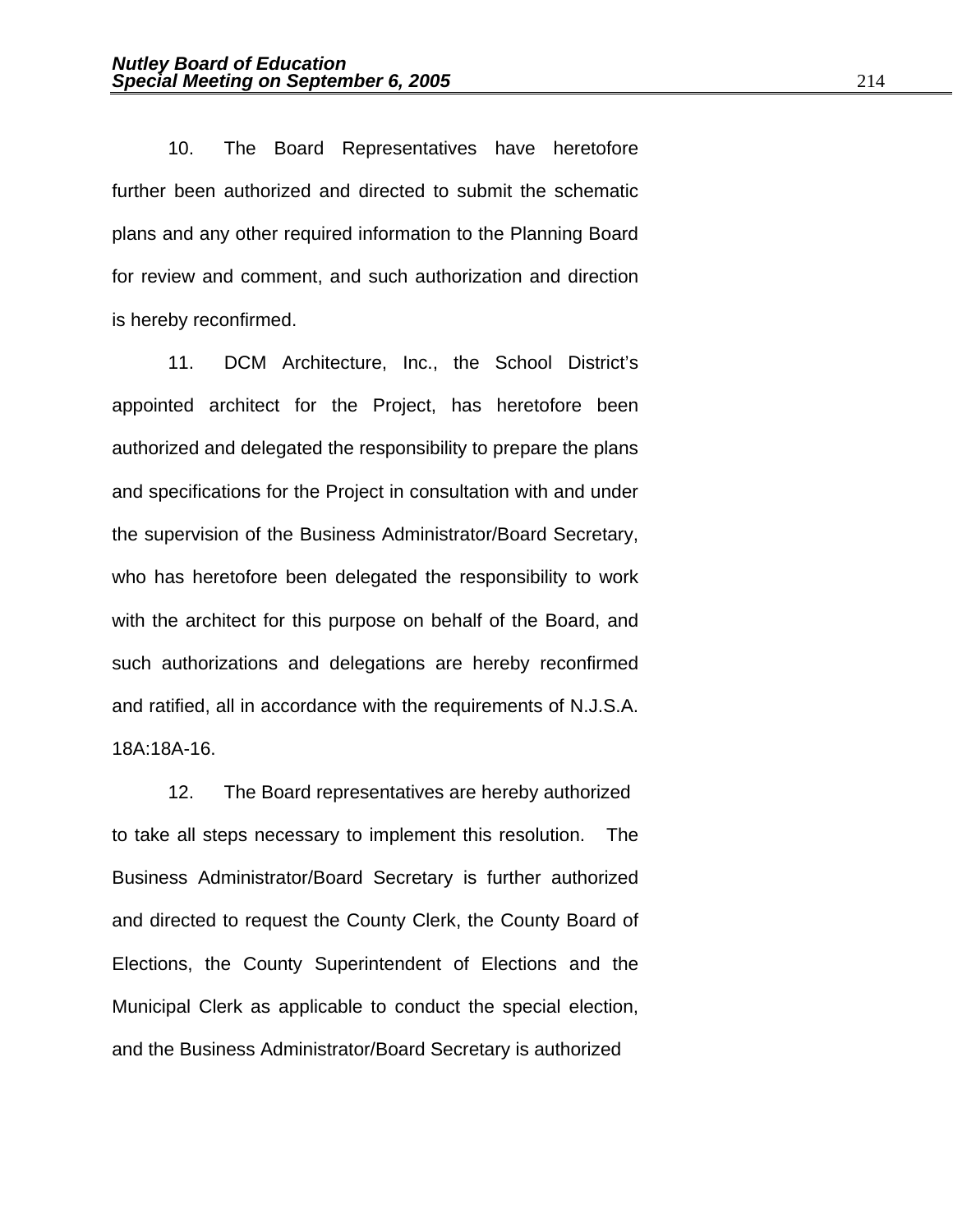to act on behalf of the Board to make such determinations

required of the Board for the conduct of the election.

Trustee Restaino left the meeting at 7:45 PM.

## 2. **AUTHORIZATION TO REQUEST MEDICAL PLAN CLAIMS REQUEST HISTORY MEDICAL PLAN CLAIMS**

Trustee Olivo moved, and Trustee Del Tufo seconded, the following resolution.

After discussion on the purpose of this motion, the necessity thereof, and those trustees who would be required to disqualify themselves from voting, Trustees Olivo and Del Tufo withdrew their motion.

WHEREAS the Nutley Board of Education desires to evaluate options for providing medical and prescription coverage for its employees and retirees,

NOW, THEREFORE BE IT RESOLVED, that the Nutley Board<br>of Education authorizes the Business Administrator to request a<br>report of the district's medical claims history in the New Jersey<br>State Health Benefits Plan from Horizon of New Jersey, at a cost of \$1,500.

#### **MOTION TO ADJOURN TO EXECUTIVE SESSION**

At 7:55 PM Trustee Alamo moved and Trustee Moscaritola seconded the following resolution:

WHEREAS, the Board of Education will be discussing matters exempt from public discussion pursuant to N.J.S.A. 10:4-12,

NOW, THEREFORE, BE IT RESOLVED that the Board of Education recess to closed executive session at this time in the conference room to discuss personnel matters, and

BE IT FURTHER RESOLVED that the results of the discussions will be made public by inclusion on the agenda of a subsequent will be made public by included of a subsequent meeting of the Board of Education or when the reasons for discussing such matters in closed session no longer exist.

The motion was unanimously approved by voice vote.

#### **RECONVENE**

At 8:10 PM the Board reconvened in open public session on a motion by Trustee Reilly seconded by Trustee Del Tufo, and unanimously approved by voice vote.

# **(WITHDRAWN)**

# **EXECUTIVE**